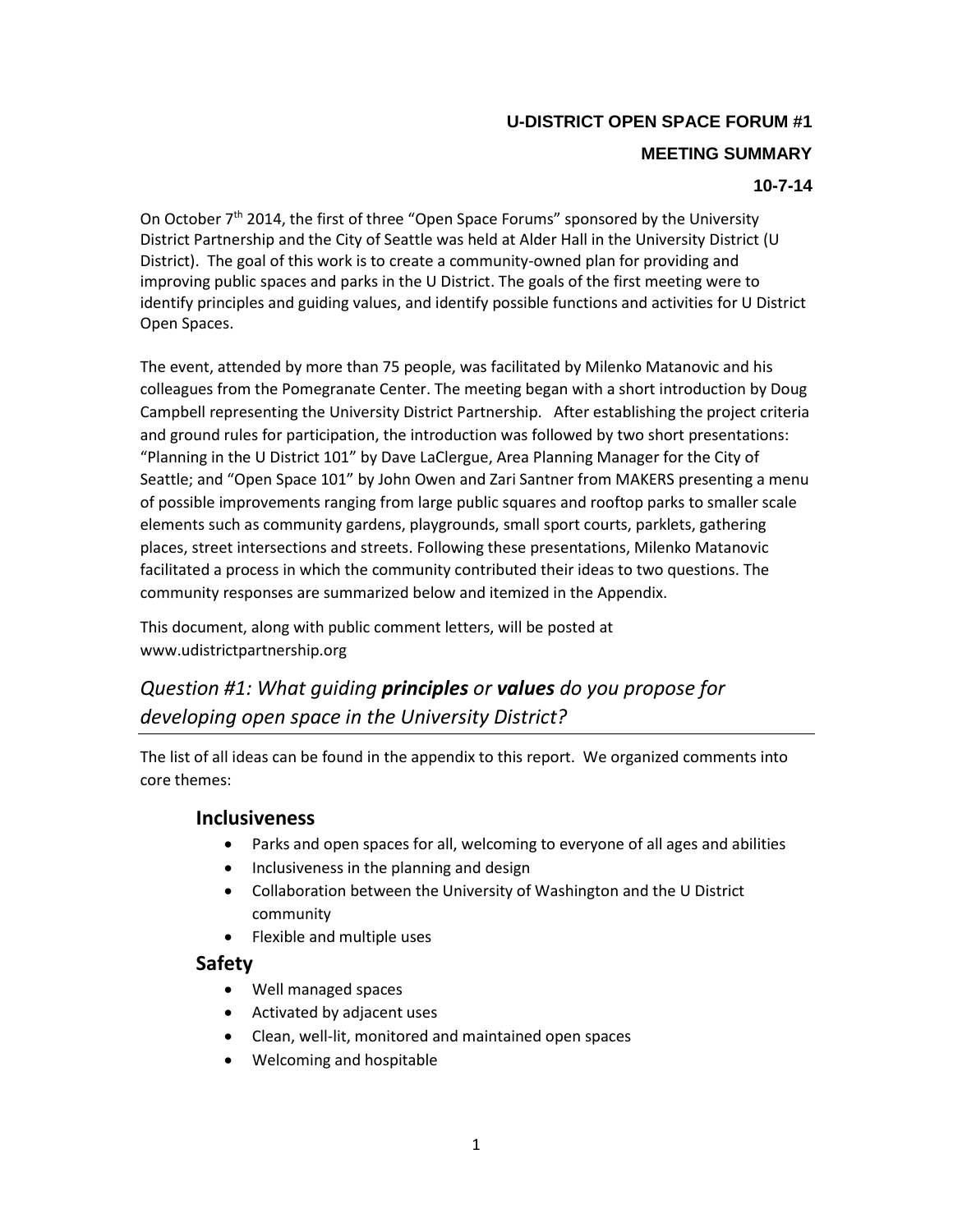### **Neighborhood identity**

- Town center that defines identity
- Centrally located public space near the transit center
- U District becomes known as a neighborhood characterized by a network of open spaces
- Integrated art

### **Livability**

- Activated 24 hours/day
- People have places to sit
- Spaces with public restrooms
- Work in all seasons
- Good solar exposure
- Creative and artful spaces
- Ephemeral/renewable art
- Water features
- Bike parking

### **Connectivity**

- Co-location with transit
- Centrally located public space that serves as an identifying "town center" for the U-District
- Extend and link open spaces
- Way-finding
- Gateway to UW
- Good pedestrian connections

### **Connection to nature**

- Spaces abundant with green and natural areas
- Support biodiversity and wildlife
- Passive water treatment
- Interaction with water and its sounds

### **Variety of spaces: from large to small, from active to quiet**

- Destination spaces
- Pedestrian-only spaces
- Pedestrian meeting spaces
- Spaces for children
- Gardens
- Rooftop public spaces
- Public spaces on streets increased 'spaciness'
- Abundant green spaces
- Restful and relaxing spaces
- **•** Gathering places
- Intimate seating and people-watching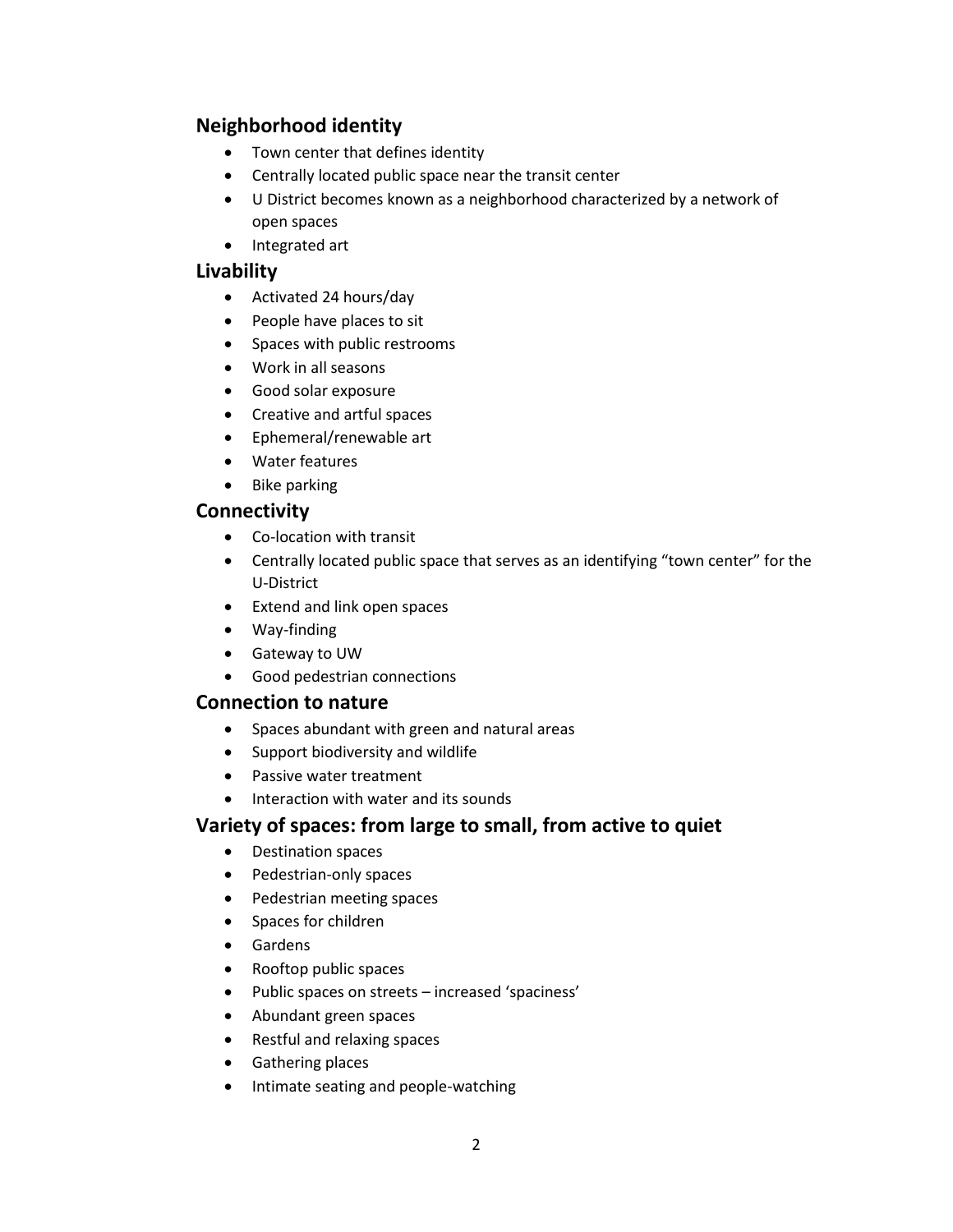# *Question #2: Given the suggested guiding principles and values, what kind of functions and activities do you envision?*

A wide range of functions and activities were suggested, which are generally categorized into "Active" and "Passive" spaces. See attached appendix for the complete list. We organized comments into the following themes:

## **Socializing and meeting other people (Active Spaces)**

- Street fairs
- Markets
- Sporting events
- Soap boxes
- Dance and exercise
- Demonstrations

## **Eating and drinking (Active Spaces)**

- Dinner and drinks outside
- Food trucks
- Eat lunch

## **Musical performances or outdoor movies (Active Spaces)**

- Outdoor movies and performances
- **•** Street musicians

## **Playing for all ages (Active Spaces)**

- Climbing wall
- Swings for adults
- Basketball court
- Features for people with disabilities

### **Sitting and relaxing (Passive Spaces)**

- Napping or Sleeping
- Relaxing
- Reading
- Study in public (Wi-Fi)
- Sitting and observing; People watching

## **Interacting with nature (Passive Spaces)**

- Places to learn about plants and nature
- **•** Gardening
- Physical interaction with water and water sounds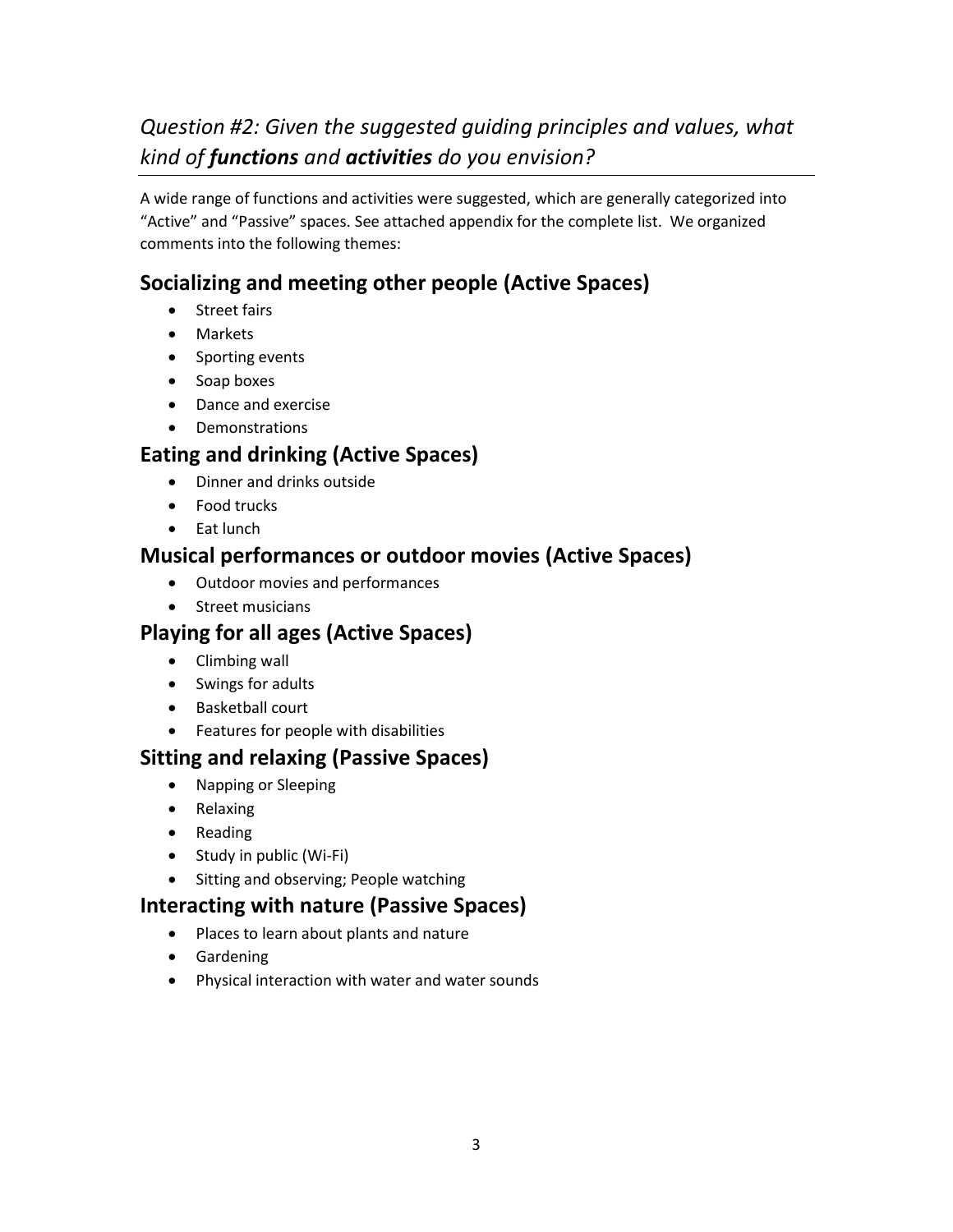At the end of the evening, participants were asked to identify any common themes that they heard from each other during the forum. A few additional themes were identified:

- A tension between the desire for places that are safe and orderly and the desire for places that are social and spontaneous.
- A tension between wanting vibrant populated spaces and spaces for calmness and quiet.
- A desire for both a centrally located 'heart' area and a wide range of connected spaces serving multiple functions
- The tension between preserving residential open spaces/backyards while accommodating thousandS of new units in the next 20 years

NEXT:

Steering Group meetings: October 20 and November 12, 3:30pm

Community Forums: #2 October 30<sup>th</sup> and #3 December 3<sup>rd</sup>, Alder Hall 7pm

Minutes submitted by Milenko Matanovic and Eric Higbee of the Pomegranate Center.

Minutes reviewed and approved by the Steering Group on October 22, 2014.

For further information please contact Elizabeth McCoury, University District Partnership elizabeth.mccoury@udistrictpartnership.org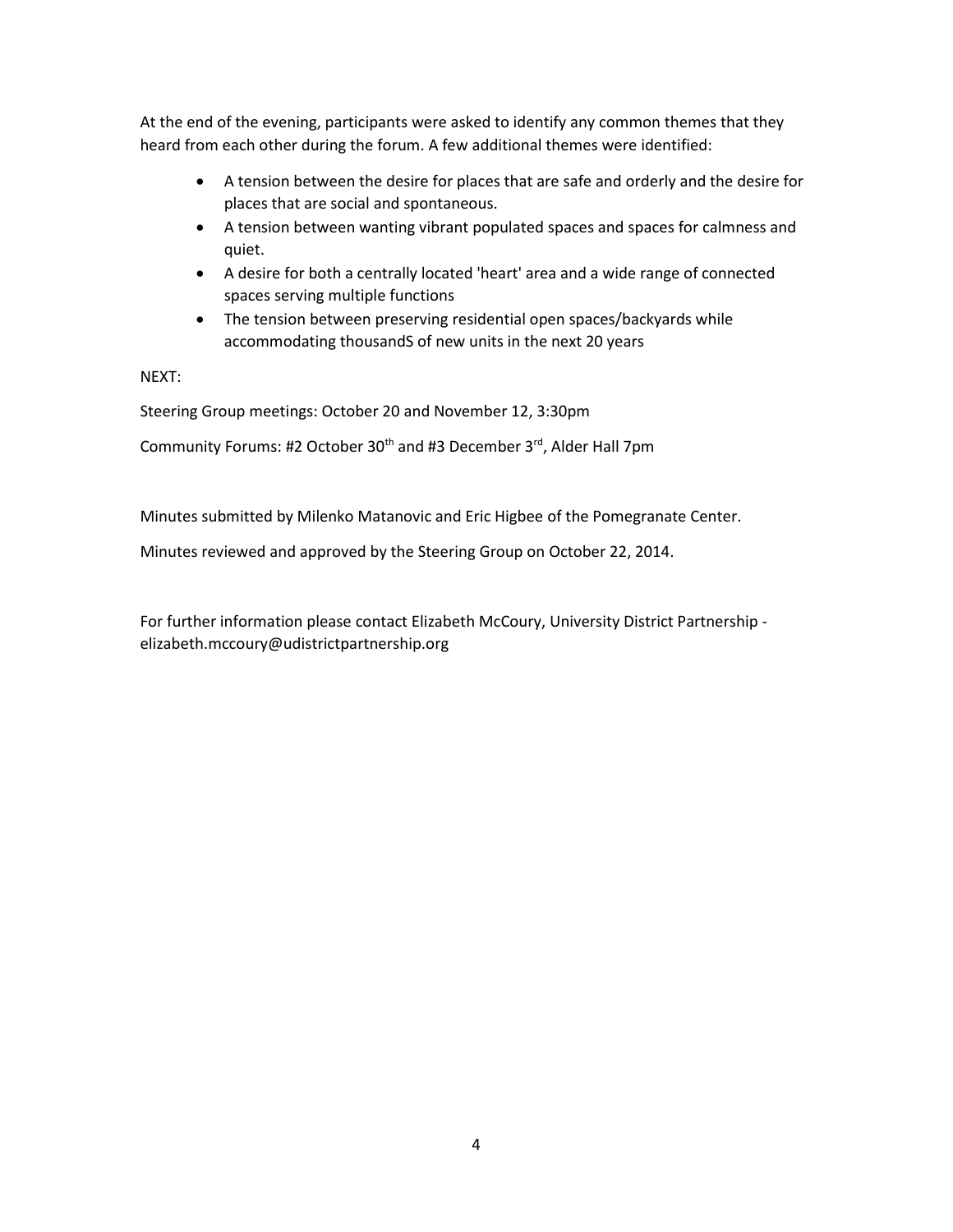### APPENDIX

### U-DISTRICT OPEN SPACE FORUM #1

### MEETING NOTES

## OCTOBER 7th, 2014

#### **GROUND RULES:**

- Everyone participates, together we know more
- Engage, not recruit
- Practice generosity
- No jargon
- Be positive; propose something better
- Be civil, no blaming, no accusations
- Be willing to change your mind when hearing new information
- Look for solutions where all can succeed

#### **AGENDA:**

- 1. Project and meeting goals
- 2. Project background
- 3. Project criteria and ground rules
- 4. Large group work
- 5. Review of findings
- 6. Next Steps

#### **PROJECT CRITERIA:**

- Build on, but not be restrained by, previous plans
- Plan for all generations
- Address safety as a serious consideration
- Consider long-term funding and maintenance feasibility
- Approach consistent with City regulations

#### **COMMON THEMES:**

- Places 'rooms' to be outside
- Safety
- Surprises
- Multi-functional
- 24 hours & night life
- Playful
- Multi-generational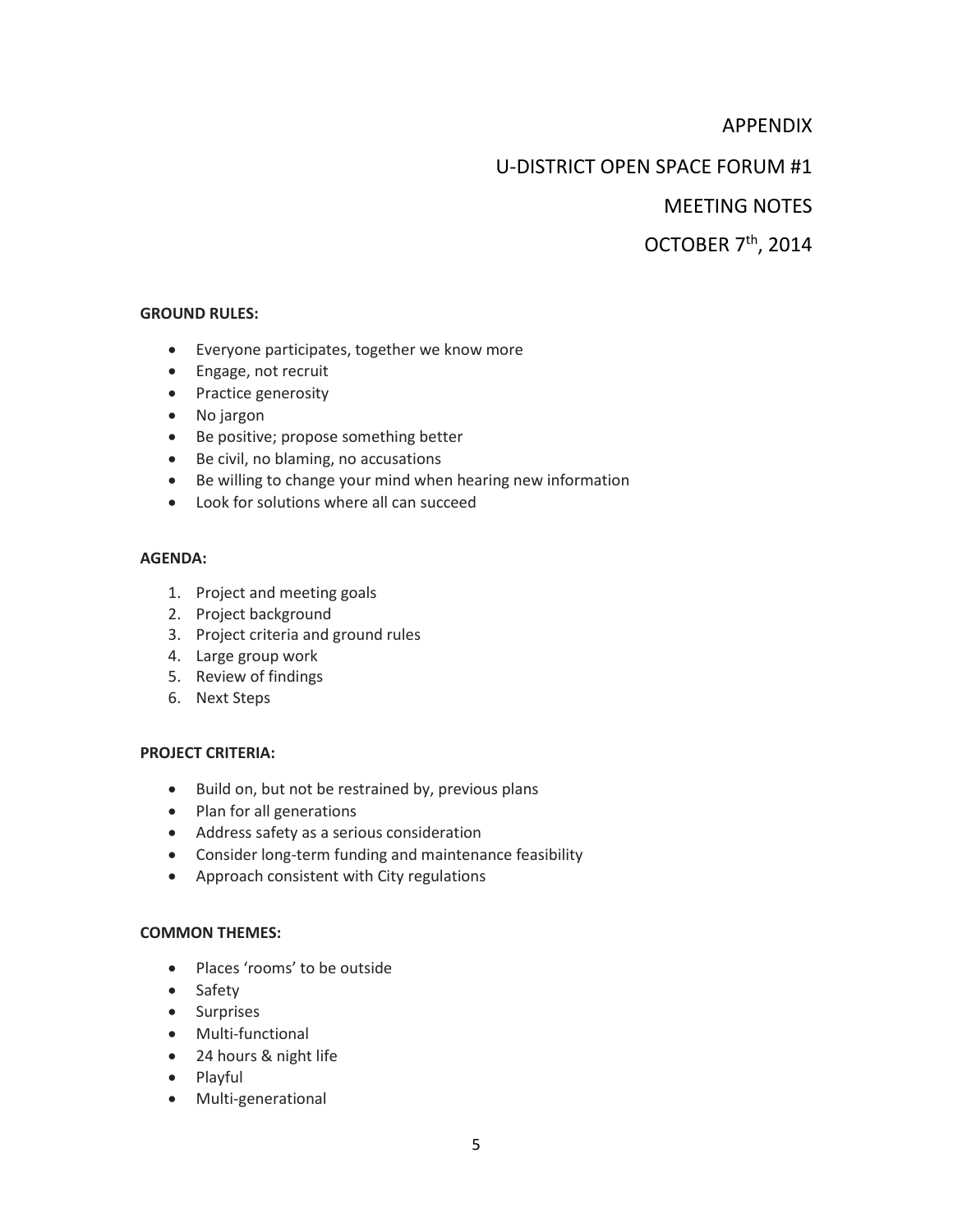- Abundant green spaces
- Connected to transit
- Balance activity and calm/quiet spaces
- Increase interaction between community members
- Reflect local identity
- Central space
- Amenities (restrooms etc.)
- Thoughtful

*QUESTION #1 What guiding principles or values do you propose for developing open space in the University District?*

- 1. Enhance livability/community (1)
- 2. Open Space that serves everyone (4)
- 3. Safe well lit and monitored (9)
- 4. Inclusivity in the planning (1)
- 5. Accessible to all
- 6. Preserve green space and trees (2)
- 7. Destination place (2)
- 8. Respect diversity
- 9. Welcoming and encouraging to all (especially non-motorized)
- 10. Business community
- 11. People can sit "sittable" (2)
- 12. Activated by adjacent uses
- 13. Good pedestrian connections (3)
- 14. Well managed open spaces
- 15. Open space in high density pedestrian places
- 16. Welcoming to youth (2)
- 17. Centrally located public space by transit center (9)
- 18. Public restrooms (8)
- 19. Extend and link green spaces
- 20. Residential open space and more side yards
- 21. Activated 24 hours a day (1)
- 22. Abundant green space (3)
- 23. Sustainable/green/natural (3)
- 24. Dog friendly
- 25. Multi-seasonal (2)
- 26. Co-located with transit stations (1)
- 27. Creative and artful
- 28. Flexible and multiple uses (2)
- 29. Variation in size and busyness
- 30. Make and experience art
- 31. Networked/connected
- 32. Town center that defines identity (3)
- 33. Mitigates stress of transit
- 34. Pedestrian only spaces
- 35. Multi-generational (1)
- 36. Solar access (1)
- 37. Clean/well maintained (4)
- 38. People centered
- 39. Equity of disbursement
- 40. Nearby food
- 41. Water feature and more art
- 42. Mindful of surrounding neighborhoods
- 43. Monuments
- 44. Public space on streets increase the amount of "spaciness" (1)
- 45. More backyard & green private space
- 46. Connect with the University (1)
- 47. Rooftop public space
- 48. Way finding
- 49. All weather
- 50. Collaboration between UW and community "Showcase Learning"
- 51. Garden spaces/ P-patches
- 52. Support biodiversity and wildlife
- 53. Gateway to UW welcoming/hospitable
- 54. Financial viability

6 *endorse an existing idea rather than offer a new one) (Parenthesis indicate the number of "checks" for each item – when a participant chose to*